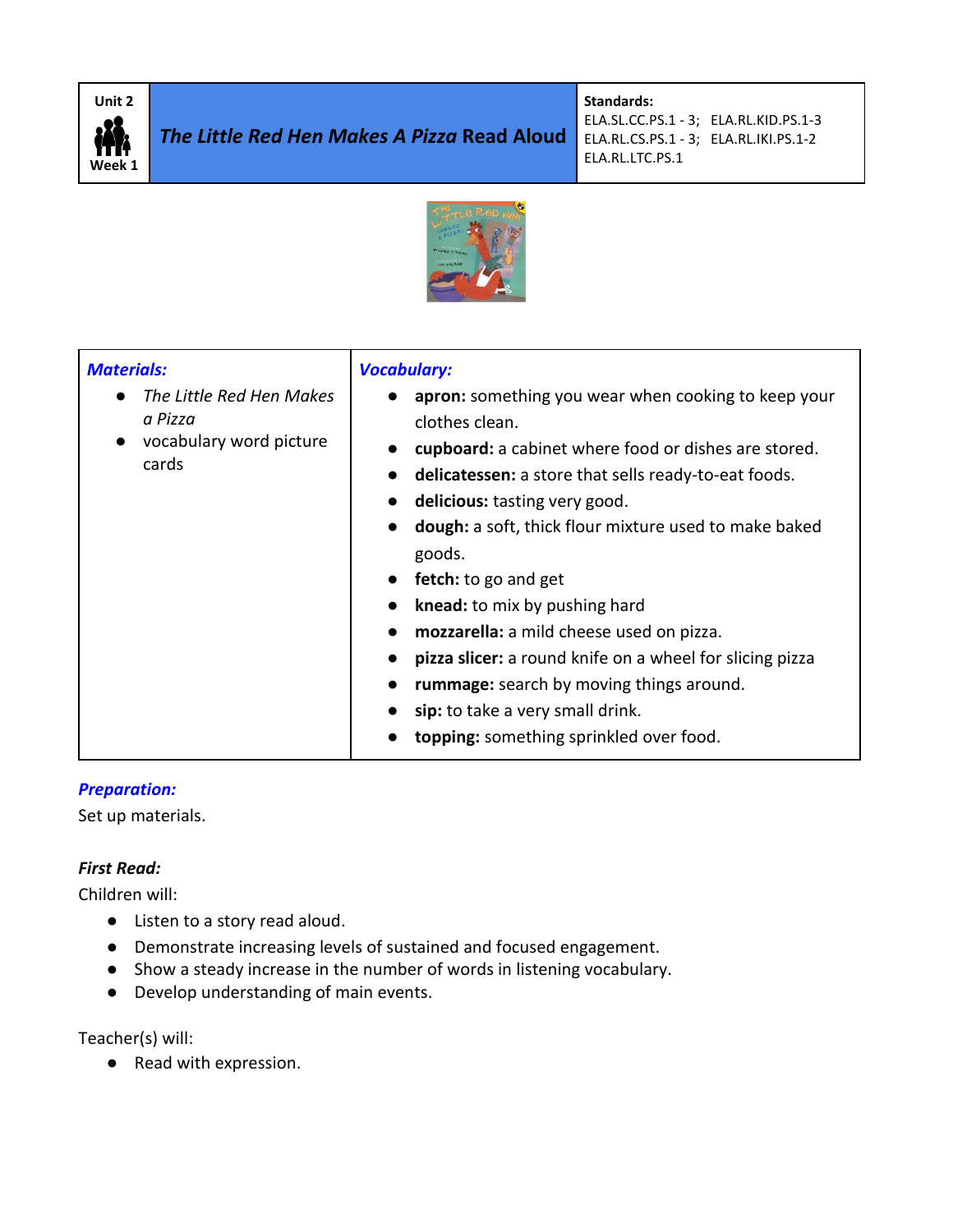- Select 5-10 vocabulary words and enhance them by: pointing to the picture, gesture, tone of voice or by inserting a short definition.
- Provide comprehension asides: comment during the story about the main character's emotional state, explain an illustration or a change in scene, or indicate what various characters do or do not know.
- Model analytical thinking when appropriate e.g. "I'm thinking…."

| "I have a new book to read today. The title is<br>The Little Red Hen Makes A Pizza. The author is<br>Philemon Sturges--he wrote the words. The<br>illustrator is Amy Walrod--she created the<br>pictures."                                                                                                            | Show cover, pointing to the title, author's, and<br>illustrator's names. |
|-----------------------------------------------------------------------------------------------------------------------------------------------------------------------------------------------------------------------------------------------------------------------------------------------------------------------|--------------------------------------------------------------------------|
| "This is Hen and it looks like she's busy mixing<br>something in a bowl in her kitchen, probably<br>the dough for the pizza crust. Outside Hen's<br>kitchen window, we see her animal friends--cat,<br>dog, and duck."                                                                                                | Introduce the main characters, point to each as<br>you name them         |
| "Now, in this story, every time Hen starts to<br>make some part of her pizza, she finds out that<br>she doesn't have an important ingredient. Hen<br>can't make her pizza unless someone goes to<br>the store to buy what she needs. Let's read the<br>story and find out how Little Red Hen solves<br>this problem." | State the story problem.                                                 |
|                                                                                                                                                                                                                                                                                                                       | p.1 Point to Hen while reading first page.                               |
| "She rummaged through her pan drawer--she<br>moved things around as she looked. There were<br>bread pans, cake pans, muffin pan."-                                                                                                                                                                                    | p.2 Point to different pans in the illustration<br>while reading.        |
|                                                                                                                                                                                                                                                                                                                       | p.4 Point to pizza pan, mixing bowl and pizza<br>slicer while reading.   |
|                                                                                                                                                                                                                                                                                                                       | p.5 Point to ingredients while reading.                                  |
| "Hen <i>fetched</i> -- she got--a pizza pan at the<br>hardware store and she's bringing it home.                                                                                                                                                                                                                      | Comprehension aside: change in setting<br>Point to p.4                   |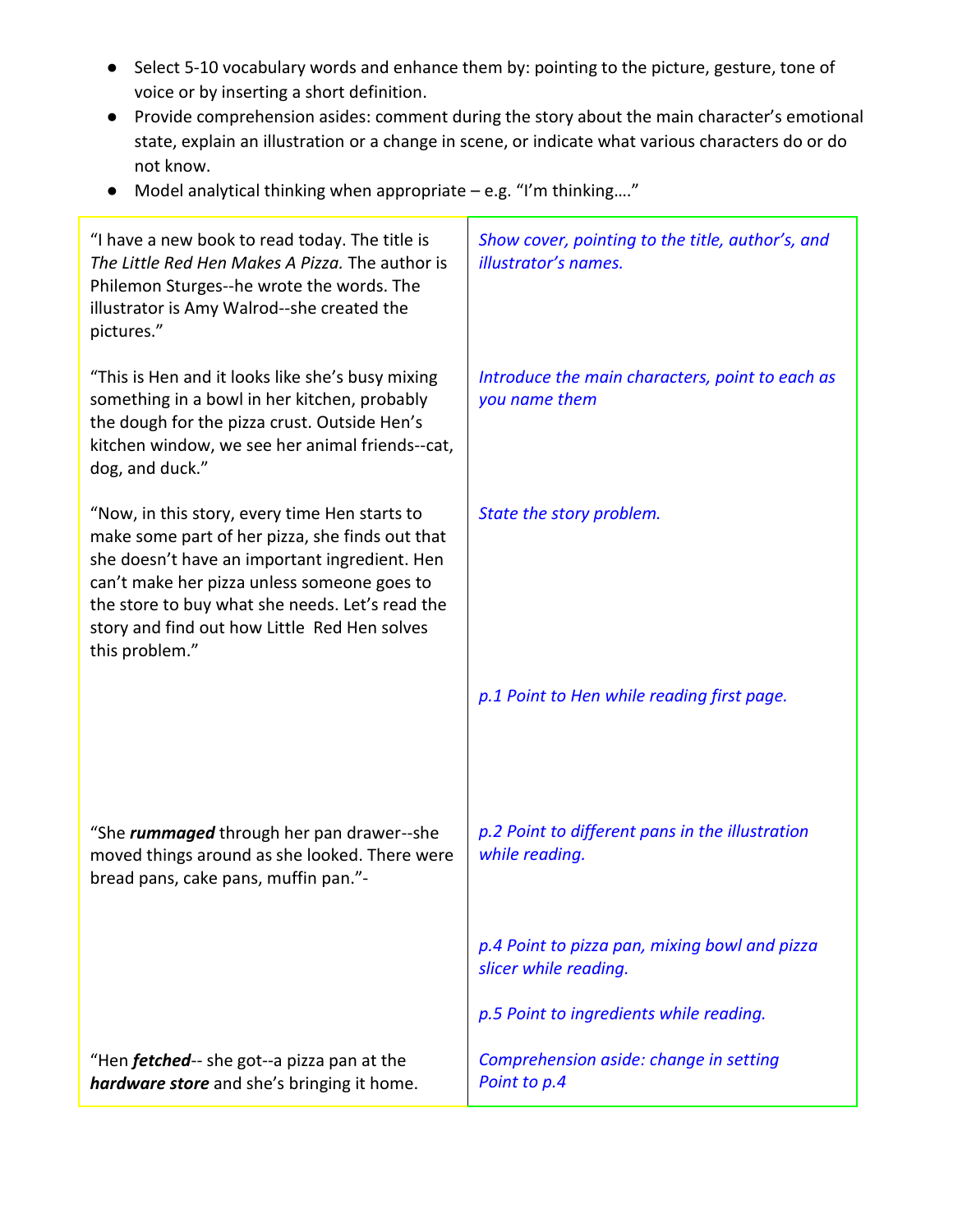| But when Hen gets home she saw that she did<br>not have flour in the cupboard.                                                                                            | Point to p.5                                                                                                                             |  |
|---------------------------------------------------------------------------------------------------------------------------------------------------------------------------|------------------------------------------------------------------------------------------------------------------------------------------|--|
|                                                                                                                                                                           | p. 8 Point to Hen and the shopping cart while<br>reading.                                                                                |  |
|                                                                                                                                                                           | p. 9 Point to fridge while reading.                                                                                                      |  |
| "Hen <i>fetched</i> the flour herself from the<br>supermarket. But when Hen gets home and<br>looks in her fridge she doesn't see any<br>mozzarella cheese for her pizza." | Comprehension aside: change in setting<br>Point to p.8<br>Point to p.9                                                                   |  |
| "So Little Red Hen went to the <i>delicatessen</i> -a<br>store that sells cheeses and meat"                                                                               | p.12                                                                                                                                     |  |
| "and stirred and mixed and kneaded"                                                                                                                                       | P.15 Point to stirring and kneading.                                                                                                     |  |
| "Who will help me make the topping -the food<br>that goes on the pizza?"                                                                                                  | p.17                                                                                                                                     |  |
| "So she <i>chopped</i> and <i>grated</i> and <i>grated</i> and<br>sliced."                                                                                                | P.19 Point to the illustrations of chopping and<br>grating while reading.                                                                |  |
| "Pretty soon a <i>delicious</i> smell- a really good<br>smell- drifted from the oven."                                                                                    | pgs. 18 -19 Trace the illustration of the delicious<br>smell as it leaves the oven and floats out the<br>window.<br>p.22 Model surprise. |  |
| "And can you guess what the duck, the dog and<br>the cat said?"                                                                                                           | p.26 Children respond.                                                                                                                   |  |

# *Discussion Questions(s):*

- The Little Red Hen asked her friends repeatedly for help. The dog, cat, and duck didn't help her. Why do you think that the Little Red Hen asked them to come and eat the pizza anyway? What would you have done? Why?
- Why do you think that the dog, cat, and duck decided to do the dishes after eating the pizza?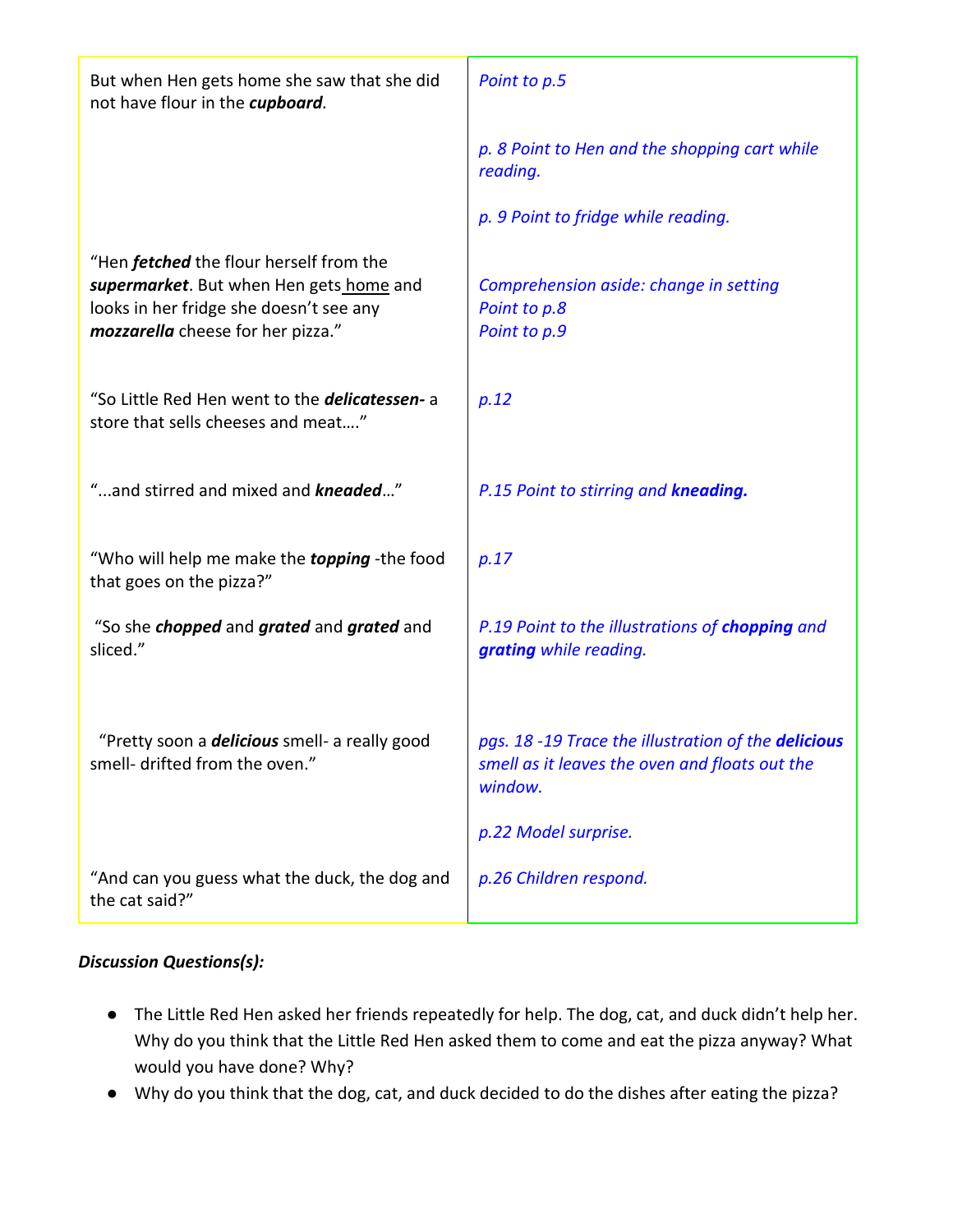#### *Second Read*

Children will:

- Recall some main events when asked.
- Link characters' basic emotions to their actions.
- Use their own experiences to understand characters' feelings and motivations.
- Express the main idea of a story or other text in a way that shows increasing understanding.

Teacher(s) will:

- Continue to define the vocabulary words from Story Reading 1 and include additional vocabulary that may need more verbal definitions.
- Explain feelings or thoughts of secondary characters.
- Deepen the comprehension of primary characters, story problem, etc.
- Model analytical thinking.

| "We have read this book before and we<br>remember the title"                                                                                                                                                                                 | Show the cover of the book.<br>Take children's responses. Read and underline<br>the title. |
|----------------------------------------------------------------------------------------------------------------------------------------------------------------------------------------------------------------------------------------------|--------------------------------------------------------------------------------------------|
| "Everytime that Little Red Hen tries to make a<br>pizza she discovers she is missing something that<br>she needs. When LRH's friends refuse to help,<br>she finds a way to fetch the ingredients herself.<br>We will read this story again." | Re-orient children to the book: turn to p. 6-7.                                            |
| "When hungry Little Red Hen went to the<br>cupboard- a cabinet where food is stored-she<br>saw the can of tomato sauce on the shelf. She<br>then had the idea to make a pizza."                                                              | p.1 Point to can of tomato sauce.                                                          |
| "Hardware stores sell tools, paint, cleaning<br>supplies and garden materials. Little Red Hen<br>was even able to buy a <i>pizza slicer</i> - a round knife<br>on a wheel for slicing pizza"                                                 | p.4 Point to pizza slicer.                                                                 |
| "Flour is an important <i>ingredient</i> in pizza. Pizza<br>dough, which is used to make the pizza crust, is<br>made from a mix of flour and water."                                                                                         | p.8                                                                                        |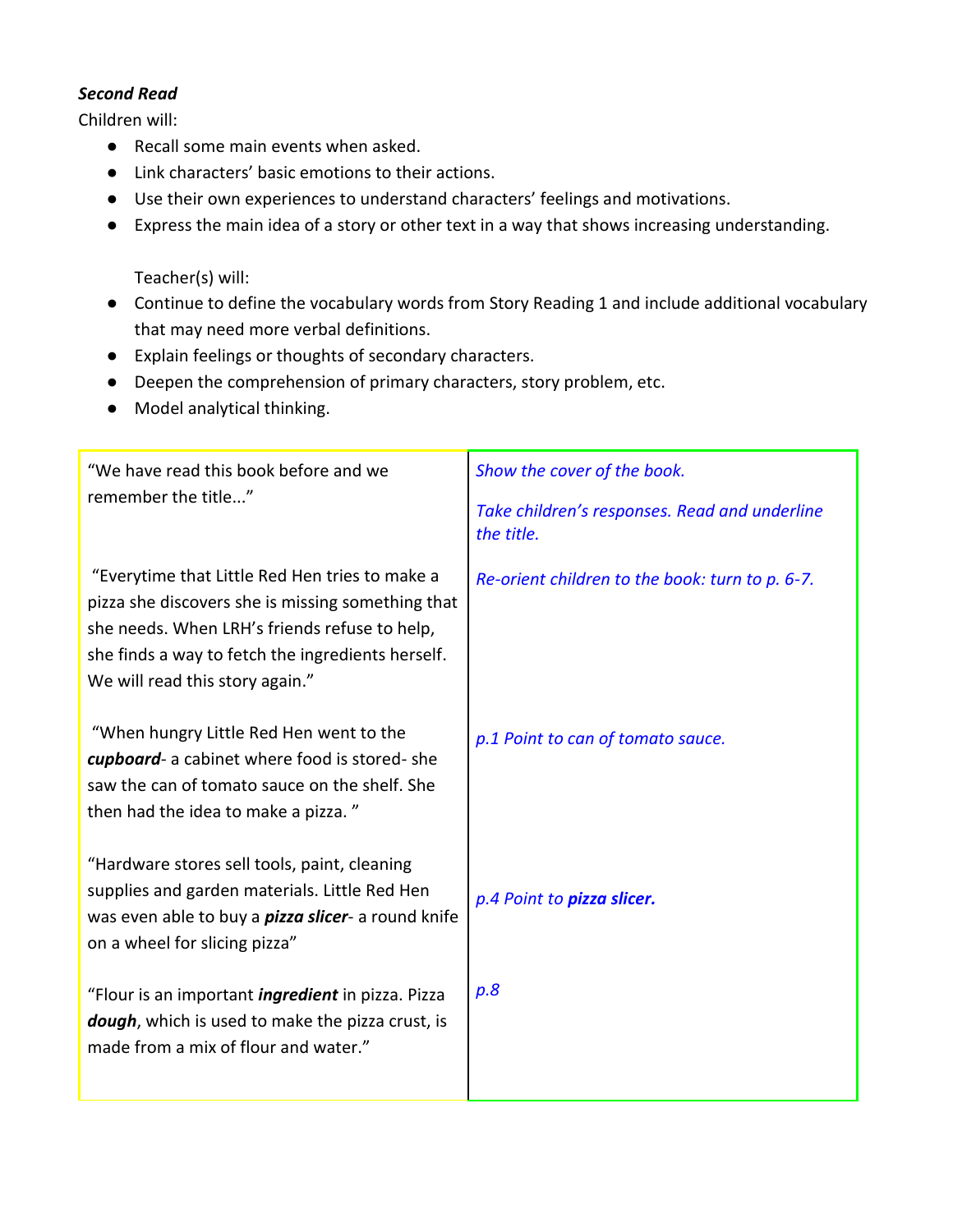| "A delicatessen or deli is a store that sells ready<br>to eat foods like sandwiches, meats and<br>cheeses."                                                                              | p.12                                              |
|------------------------------------------------------------------------------------------------------------------------------------------------------------------------------------------|---------------------------------------------------|
| "She made the <b>dough</b> by mixing flour, water, oil,<br>salt and yeast.                                                                                                               | p.15 Point to images of LRH making <b>dough</b> . |
| "She spun the <b>dough</b> in the air so that it would<br>get round and flat like a circle. She wore her<br>apron so she wouldn't get dirty. "                                           | p. 16                                             |
| "The pepperoni, olives, and mushrooms are<br><b>toppings</b> -food that goes on the pizza.                                                                                               | p.19                                              |
| Hen is resting after her hard work, and she's<br>sipping--drinking just a little bit--of her<br>chickweed tea. The pizza smelled <i>delicious</i> --like<br>it would taste really good." | p.20                                              |

### *Discussion Questions(s):*

- Why did the cat, the dog and the duck tell LRH that they could not help her?
- Have you ever asked a friend for help? What happened? How did you feel?

# *Third Read:*

Children will:

- Reconstruct parts of the story
- Practice saying and using story-related vocabulary words
- Recall main events and characters in the story when prompted

#### Teacher(s) will:

- Jointly reconstruct the story with children.
- Expand, clarify or add more information to children's responses.
- Address misunderstandings.
- Define words as necessary.
- Deepen comprehension asides.
- Model analytical thinking.

| "We have read this book twice and today we are   Hold up the book and show the cover. Underline |                                               |
|-------------------------------------------------------------------------------------------------|-----------------------------------------------|
| going to talk about and tell the story together."                                               | and read the title. Comments during this read |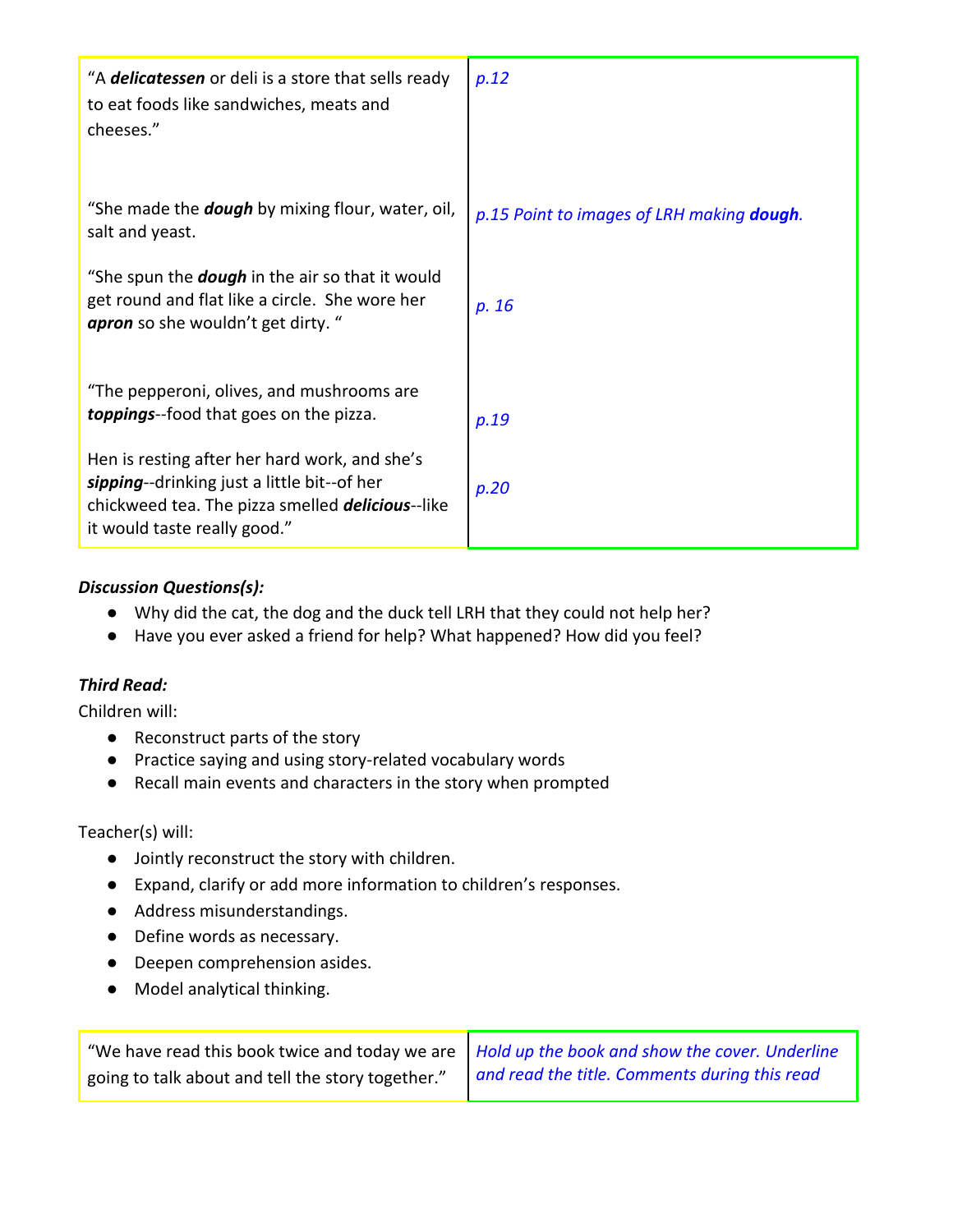|                                                                                  | will be mostly be in response to what children<br>say.<br>Use phrases such as "We remember" or "What<br>is happening here?" as you point to the action on<br>the pages. |
|----------------------------------------------------------------------------------|-------------------------------------------------------------------------------------------------------------------------------------------------------------------------|
|                                                                                  | p.1 Read page.                                                                                                                                                          |
| "The Little Red Hen was rummaging in her<br>drawerwhat did she find? Then she?"  | p.2                                                                                                                                                                     |
| "So then what happened?"                                                         | p.4                                                                                                                                                                     |
|                                                                                  | p. 5 Read page.                                                                                                                                                         |
| "So then what did Little Red Hen do?"<br>"And we remember what her friends said" | $p. 6 - 7$                                                                                                                                                              |
| "How did Little Red Hen get the flour she<br>needed?"                            | p. 8-9                                                                                                                                                                  |
| "As soon as she got home she was wondering<br>about another ingredient"          | p. 10-11                                                                                                                                                                |
| "So then what happened?"<br>"And her friends said"                               | p. 13                                                                                                                                                                   |
| "After Little Red Hen comes back from the<br>delicatessen?"                      | $p. 15-16$                                                                                                                                                              |
| "We know what is happening here"                                                 | p. 17-18                                                                                                                                                                |
| "Then what happens?"                                                             | p. 19                                                                                                                                                                   |
| "We remember what is happening?"                                                 | p. 20                                                                                                                                                                   |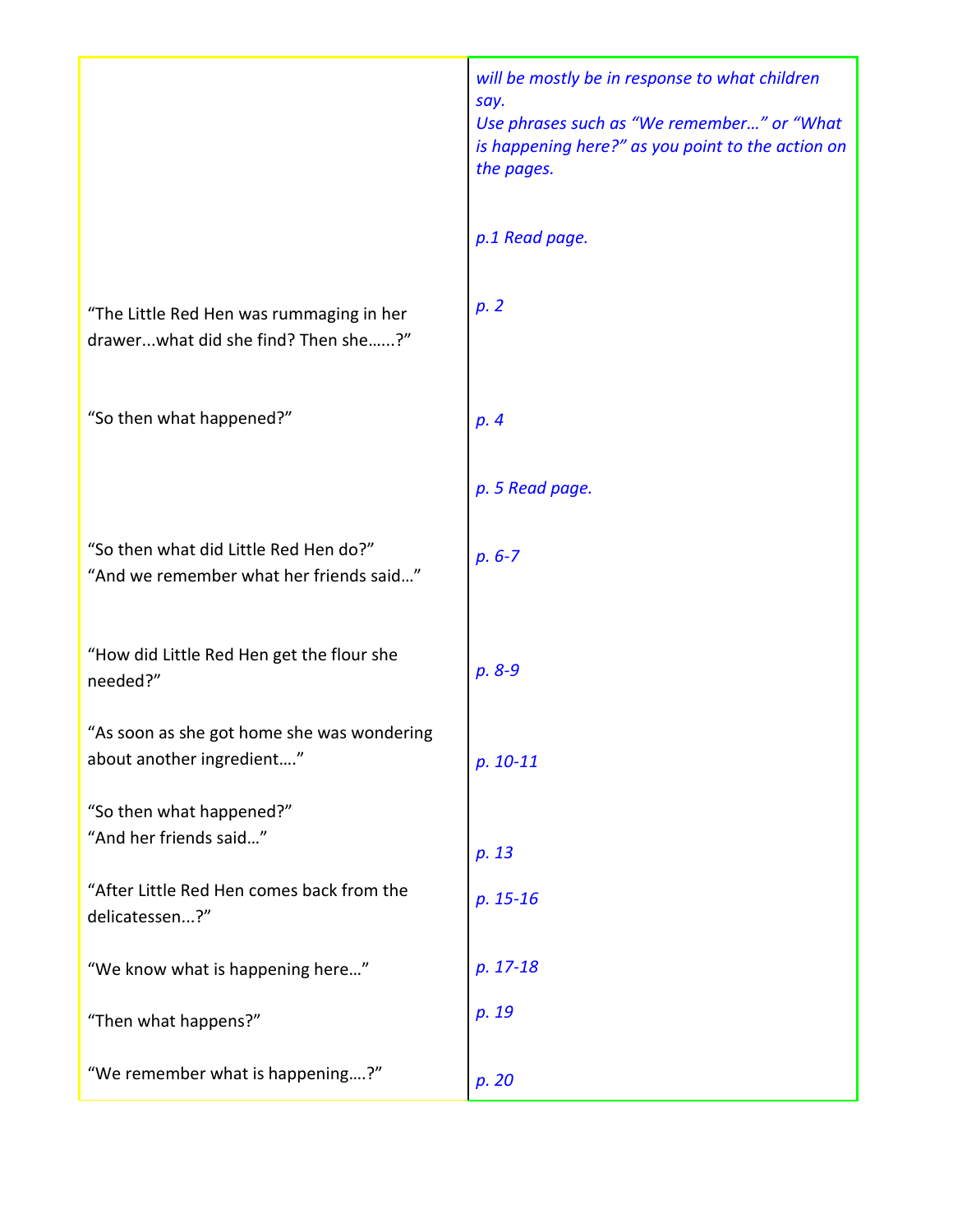| "And here"                       | p. 22           |
|----------------------------------|-----------------|
| "Little Red Hen was surprised"   | $p. 23 - 24$    |
| "And Little Red Hen then?"       | $p. 25 - 26$    |
| "Here we remember"               |                 |
| "And then what happens?"         | $p.27 - 28$     |
| "We know what is happening here" | p.29 Read page. |

# *Discussion Questions(s):*

- Why do you think the hen's friends didn't offer to help make the pizza?
- Why do you think the hen's friends offered to wash the dishes after they ate the pizza?

### *Fourth Read:*

Children will:

- Act out one or more scenes from the story
- Explore character motivations and emotions
- Recall main events from the story

With children, choose one scene to act out. Assign roles to children, or use a structure to ask for volunteers. As you read the corresponding pages from the story, children act out the scene and recite any dialogue.

#### *Discussion Questions(s):*

- How do you think that the Little Red Hen felt when she asked for help and her friends said no?
- If the hen had decided to make a \_\_\_\_\_\_, do you think her friends would help her? Why or why not?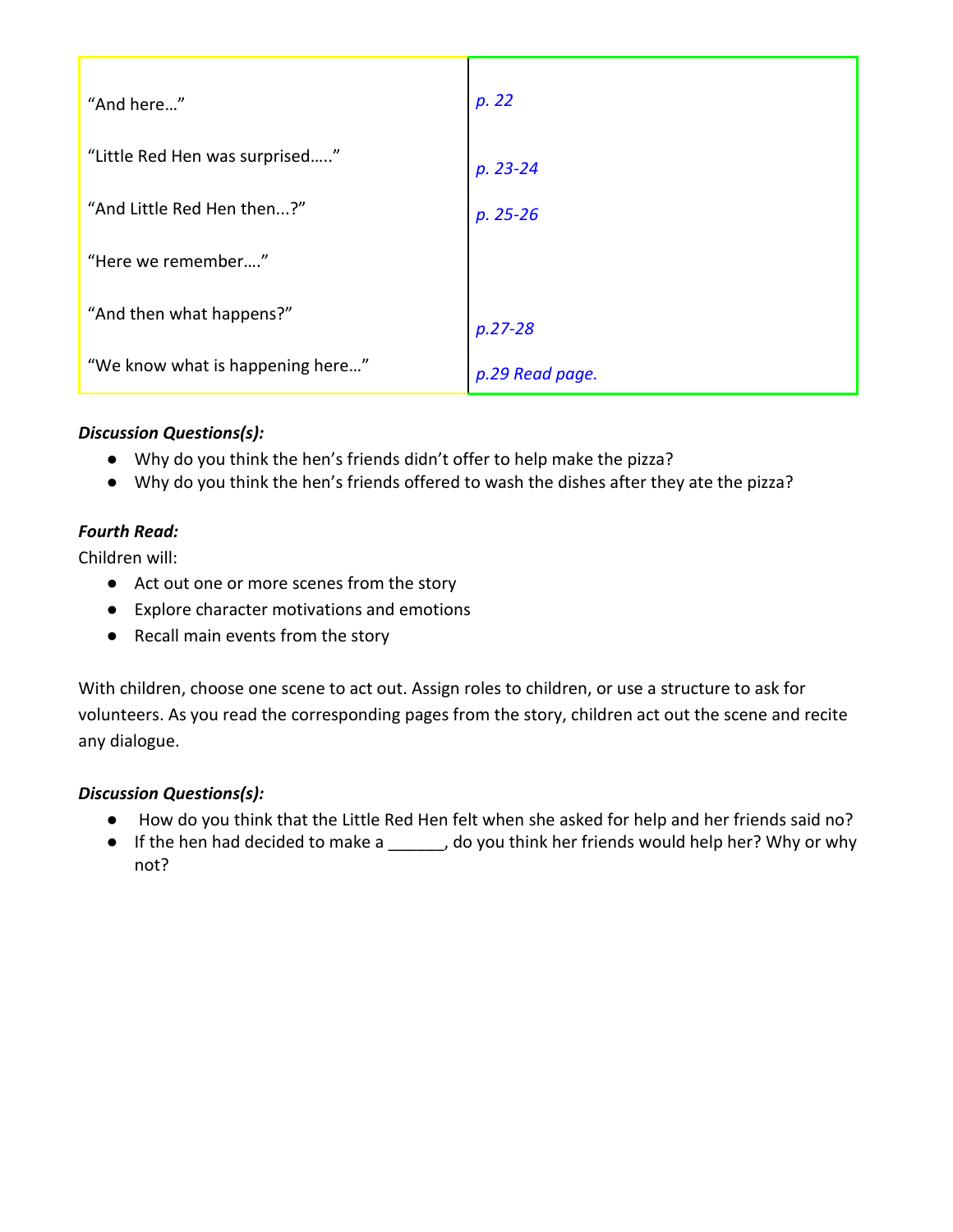| <b>Suggested Transition Activity</b>                                                                                     | Literacy/Language Skills                                    |
|--------------------------------------------------------------------------------------------------------------------------|-------------------------------------------------------------|
| <b>First Read</b>                                                                                                        | <b>Supported</b>                                            |
| Say: "I will be calling you in groups of three like Little Red Hen's three                                               | <b>Indirect</b>                                             |
| friends and you will respond by saying "I will'"                                                                         | -exposure to well formed                                    |
| "Damien, Emma, and Juan, you may be like the duck in The Little Red<br>Hen Makes Pizza. Say, "I will", and go            | sentences<br>-exposure to vocabulary<br>through teacher use |
| "Amina, Safwan, Isaiah, you may be like the cat in The Little Red Hen<br>Makes Pizza. Say, "I will", and then you may go |                                                             |

| <b>Suggested Transition Activity</b> | Literacy/Language Skills |
|--------------------------------------|--------------------------|
| <b>Second Read</b>                   | Supported                |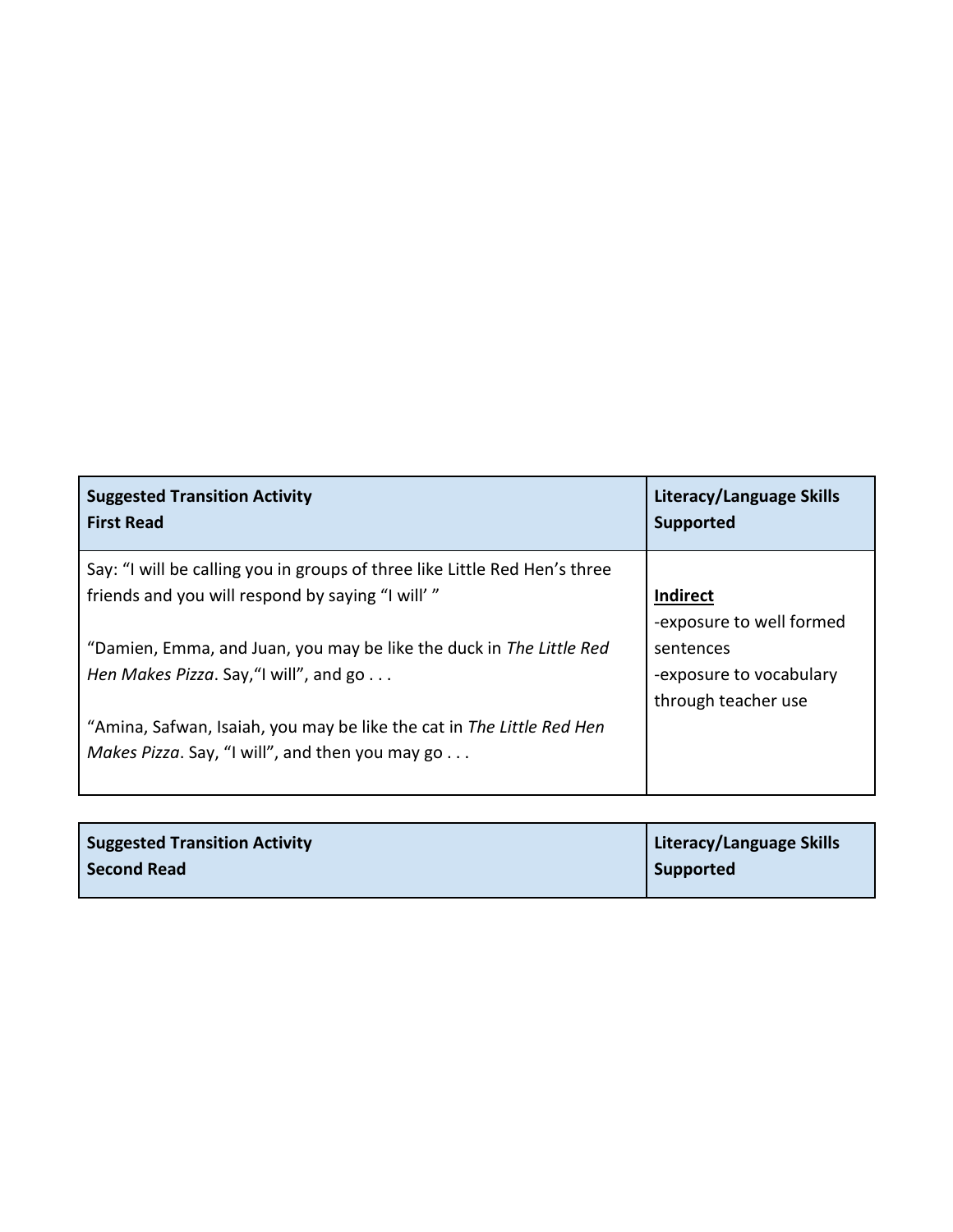| Say: "I am going to dismiss you by the beginning sound in your name.     | <b>Direct</b>         |
|--------------------------------------------------------------------------|-----------------------|
|                                                                          | -beginning sounds     |
| "If your name begins with /m/ like mozzarella you may"                   | -vocabulary support   |
| "If your name begins with: /p/ like pizza you may"                       |                       |
| "If your name begins with: /d/ like dough you may"                       |                       |
| "If your name begins with: /c/ like cat you may"                         | <b>Indirect</b>       |
| "If your name begins with: /f/ as in flour or fetch you may etc."        | -repeated exposure to |
|                                                                          | well-formed sentence  |
| <b>Reminder to teacher-</b> Do not show the picture or letter card. This |                       |
| activity is only about sound (phonological awareness).                   |                       |

| <b>Suggested Transition Activity</b>                                                                                                                                                                                                                                                                                                                                                                        | Literacy/Language Skills                                                            |
|-------------------------------------------------------------------------------------------------------------------------------------------------------------------------------------------------------------------------------------------------------------------------------------------------------------------------------------------------------------------------------------------------------------|-------------------------------------------------------------------------------------|
| <b>Third Read</b>                                                                                                                                                                                                                                                                                                                                                                                           | <b>Supported</b>                                                                    |
| Say: "I will dismiss you by the using the first letter in your name. I'm                                                                                                                                                                                                                                                                                                                                    | <b>Direct</b>                                                                       |
| going to find names in our storybook that start with the same letter as                                                                                                                                                                                                                                                                                                                                     | -letter ID                                                                          |
| your first name."                                                                                                                                                                                                                                                                                                                                                                                           | -vocabulary exposure                                                                |
| "If your name begins with D like delicatessen and duck, you may "<br>"If your name begins with C like cupboard, you may"<br>"If your name begins with R, like rummage, you may $\dots$ "<br>NOTE: Use children's name tags to provide instructional support for children<br>who need it. If children do not identify the letter, show their nametag,<br>repeating the name of the letter, and dismiss them. | <b>Indirect</b><br>-repeated exposure to well-<br>formed sentences<br>-letter names |

| <b>Suggested Transition Activity</b> | Literacy/Language Skills |
|--------------------------------------|--------------------------|
| Fourth Read                          | <b>Supported</b>         |